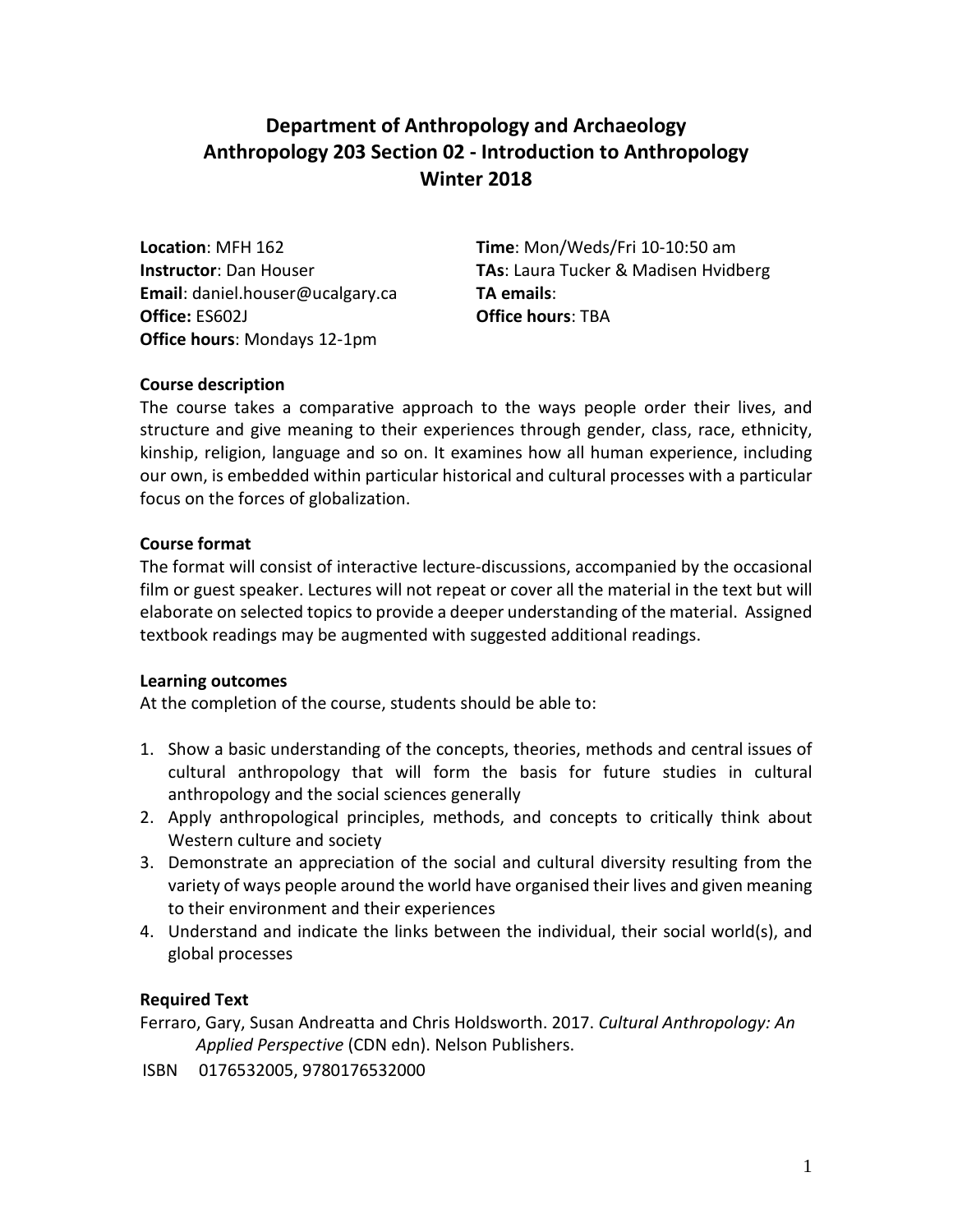# **Additional readings**

Any additional readings will be made available through D2L.

## **Course policies**

**D2L:** Course materials and information, and unofficial grades, will all be posted on D2L.

## **Email policy**

In any email correspondence, please begin with the course code (anth203) in the subject line. Include a proper salutation, and be concise. You can generally expect a reply to an email within 24 hours – which means do NOT expect an immediate reply. Emails are unlikely to receive replies on weekends.

## **Cell phone/laptop/tablet use**

Cell phones must be set to silent during the class. Laptops and tablets should be used for taking notes. Binge watch Stranger Things on your own time, please.

#### **Assessment**

Course grades will be determined as follows:

## **1. Midterm Exam 1**

- 25% of final grade
- Date: February 2nd

#### **2. Midterm Exam 2**

- 25% of final grade
- Date: March  $14<sup>th</sup>$

#### **3. Final Exam**

- 50% of final grade
- The final exam will be a Registrar-scheduled exam
- Date: TBD by the Registrar

Midterm exams will consist of multiple-choice questions. The final exam will contain both multiple-choice and a long answer section. Further details will be given in lecture ad on D2L.

#### **\*Exams are not cumulative\***

#### **Attendance**

Students are expected to attend all classes and to contribute to class discussions based on the class material, assigned readings and films.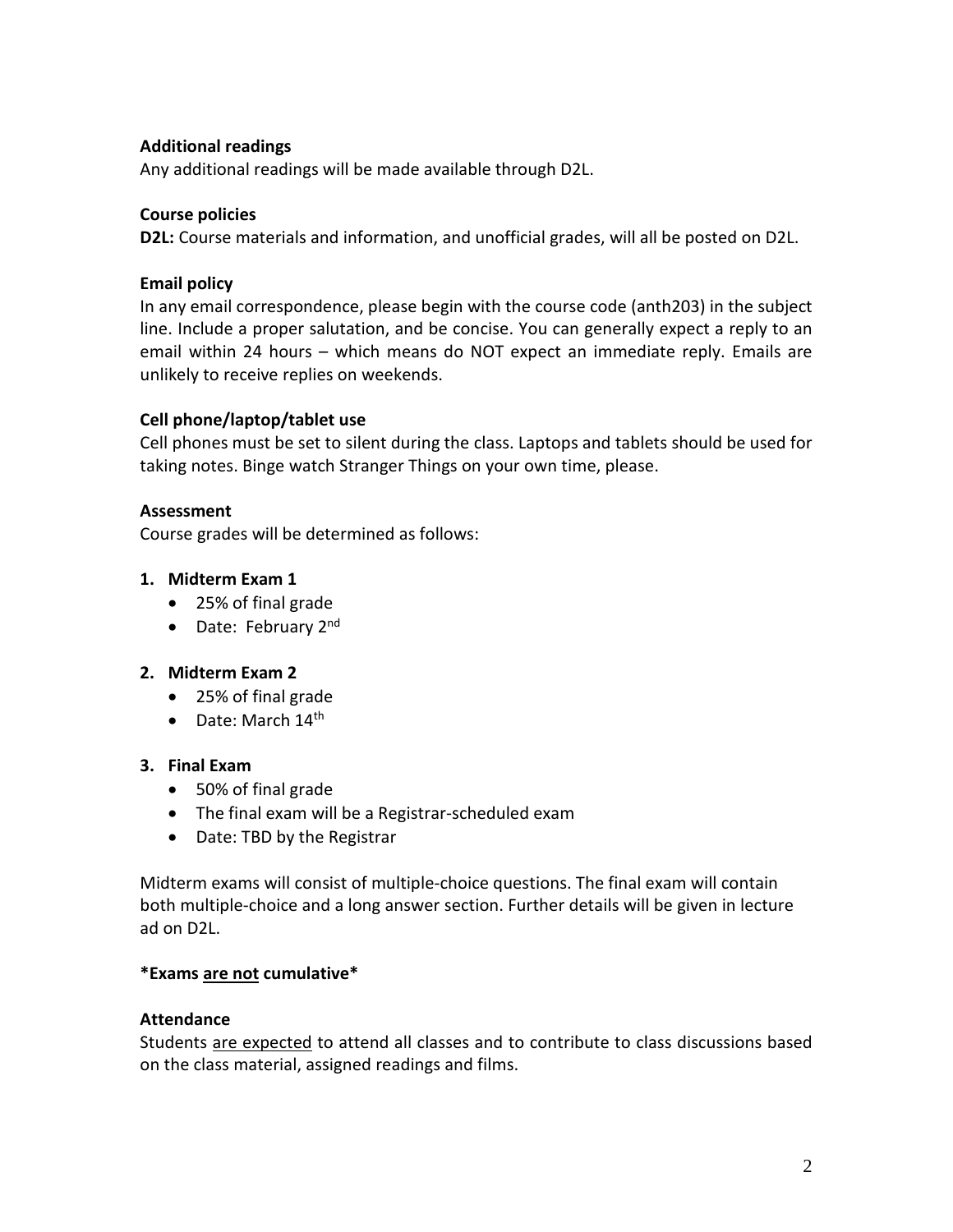Students will be unable to make valuable contributions to discussion, or benefit from the contributions of others, if the readings have not been done beforehand. As you are required to demonstrate a working knowledge of all course materials in exams, grades will suffer if more than two classes are missed.

Students are also expected to be present for all exams.

#### **Grading scheme**

Each item of course work will be weighted as above and a final mark out of 100 calculated. This will then be converted to a letter grade:

| A+   | 95–100            | A   | 89.9-94.9%          | - A | $84.9 - 89.9 %$ |
|------|-------------------|-----|---------------------|-----|-----------------|
| B+   | 79.9-84.9 % R     |     | 74.9-79.9 % B-      |     | 70.9–74.9 %     |
| $C+$ | $66.9 - 70.9$ % C |     | $62.9 - 66.9 \%$ C- |     | $58.9 - 62.9 %$ |
| D+   | 54.9–58.9%        | - D | $49.9 - 54.9%$      |     | 49.9 and below  |

#### **Lecture and readings schedule**

Please note that the list below is tentative.

Some topics will require more attention than others, and we will take more time with them.

Any changes will be announced both in class and on D2L.

| Jan 8 <sup>th</sup>     | Course introduction, activity, expectations                                 |
|-------------------------|-----------------------------------------------------------------------------|
| Jan 10 <sup>th</sup>    | What is anthropology? (Ch. 1)                                               |
| Jan 12 <sup>th</sup>    | What is anthropology - Cont'd                                               |
| Jan 15 <sup>th</sup>    | Concept of Culture (Ch. 2)                                                  |
| Jan 17 <sup>th</sup>    | Concept of culture – cont'd; History of anthropological thought (Ch.<br>4)  |
| Jan 19th                | History of anthropological thought - cont'd                                 |
| Jan 22nd                | History of anthropological thought - concluded; Research methods<br>(Ch. 5) |
| Jan 24th                | Research methods - cont'd                                                   |
| Jan 26th                | Language and communication (Ch. 6)                                          |
| Jan 29th                | Language and communication - cont'd                                         |
| Jan 31st                | Film - The Cola Conquest Pt. 1                                              |
| Feb 2 <sup>nd</sup>     | <b>Midterm Exam 1</b>                                                       |
| Feb 5 <sup>th</sup>     | Economic systems (Ch. 7)                                                    |
| Feb 7 <sup>th</sup>     | Economic systems - continued                                                |
| Feb 9 <sup>th</sup>     | Film - Ongka's Big Moka                                                     |
| Feb 12th                | Ongka's Big Moka - cont'd                                                   |
| Feb 14th                | Marriage & family (Ch. 8)                                                   |
| Feb 16 <sup>th</sup>    | Marriage & family - concluded                                               |
| Feb $19^{th} - 23^{rd}$ | <b>Winter break</b>                                                         |
| Feb $26th$              | Kinship & descent (Ch. 8)                                                   |
| Feb 28 <sup>th</sup>    | Kinship & descent - concluded                                               |
| Mar 2 <sup>nd</sup>     | Sex & gender (Ch. 9)                                                        |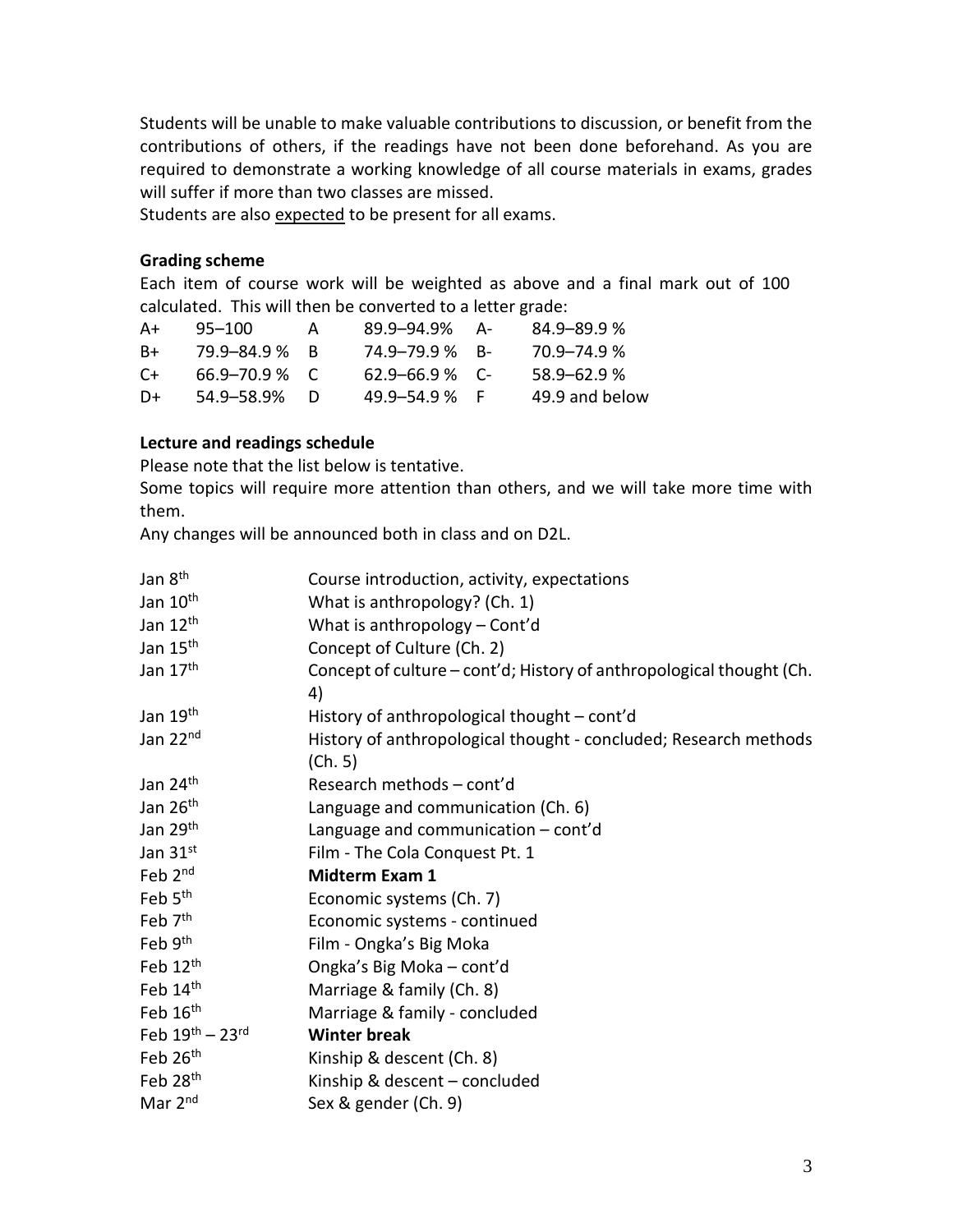| Mar 5 <sup>th</sup>                     | Sex & gender – concluded                                   |
|-----------------------------------------|------------------------------------------------------------|
| Mar 7 <sup>th</sup>                     | Film - The Cola Conquest Pt. 2                             |
| Mar 9th                                 | The Cola Conquest Pt. 2 - concluded                        |
| Mar 12 <sup>th</sup>                    | <b>Midterm Exam 2</b>                                      |
| Mar $14th$                              | Social stratification (Ch. 10)                             |
| Mar 16 <sup>th</sup>                    | Social stratification - continued                          |
| Mar 19 <sup>th</sup>                    | Politics & social control (Ch. 11)                         |
| Mar $21^{st}$                           | Politics & social control - continued                      |
| Mar 23rd                                | Applied anthropology (Ch. 3)                               |
| Mar 26 <sup>th</sup>                    | Applied anthropology - concluded                           |
| Mar 28 <sup>th</sup>                    | Religion (Ch. 12)                                          |
| Mar 30 <sup>th</sup>                    | Good Friday - no lecture                                   |
| Apr 2 <sup>nd</sup>                     | Art (Ch. 13)                                               |
| Apr 4 <sup>th</sup>                     | $Art - cont'd$                                             |
| Apr 6 <sup>th</sup>                     | Modern World Order (Ch. 14)                                |
| Apr 9th                                 | Modern World Order - concluded                             |
| Apr 11 <sup>th</sup>                    | Film                                                       |
| Apr 13th                                | Final class & review                                       |
| April $16^{\text{th}} - 26^{\text{th}}$ | Registrar-scheduled Final Exam - date, time, and place TBA |

# **PLAGIARISM AND CHEATING**

Plagiarism: "to steal and pass off the ideas or words of another as one's own" (Webster's). Plagiarism will not be tolerated and will automatically result in a failing grade for the submission. Any student caught plagiarizing will also be subject to additional University sanctions. Students are expected to be familiar with the Department of Anthropology and Archaeology's policy on intellectual honesty

# **DEFERRED EXAMS:**

A student who is absent from a test for legitimate reasons must discuss an alternative course of action with the instructor. The instructor at their discretion may transfer the percentage weight for the test to the final examination, if there is a final examination in the course, set another test, etc. An instructor will normally make this decision on the basis of verbal information provided by the student. In the event that an instructor feels that they cannot judge the veracity of the information provided, Students must be aware that they are responsible for payment of any charge associated with the medical assessment and documentation as this service falls outside the realm of services provided by the Provincial Health Care Plan. Deferral of the registrar scheduled final exam requires Registrar approval.

# **ACADEMIC ACCOMMODATIONS**

http://www.ucalgary.ca/access/accommodations/policy

Students needing an Accommodation because of a Disability or medical condition should communicate this need to Student Accessibility Services in accordance with the Procedure for Accommodations for Students with Disabilities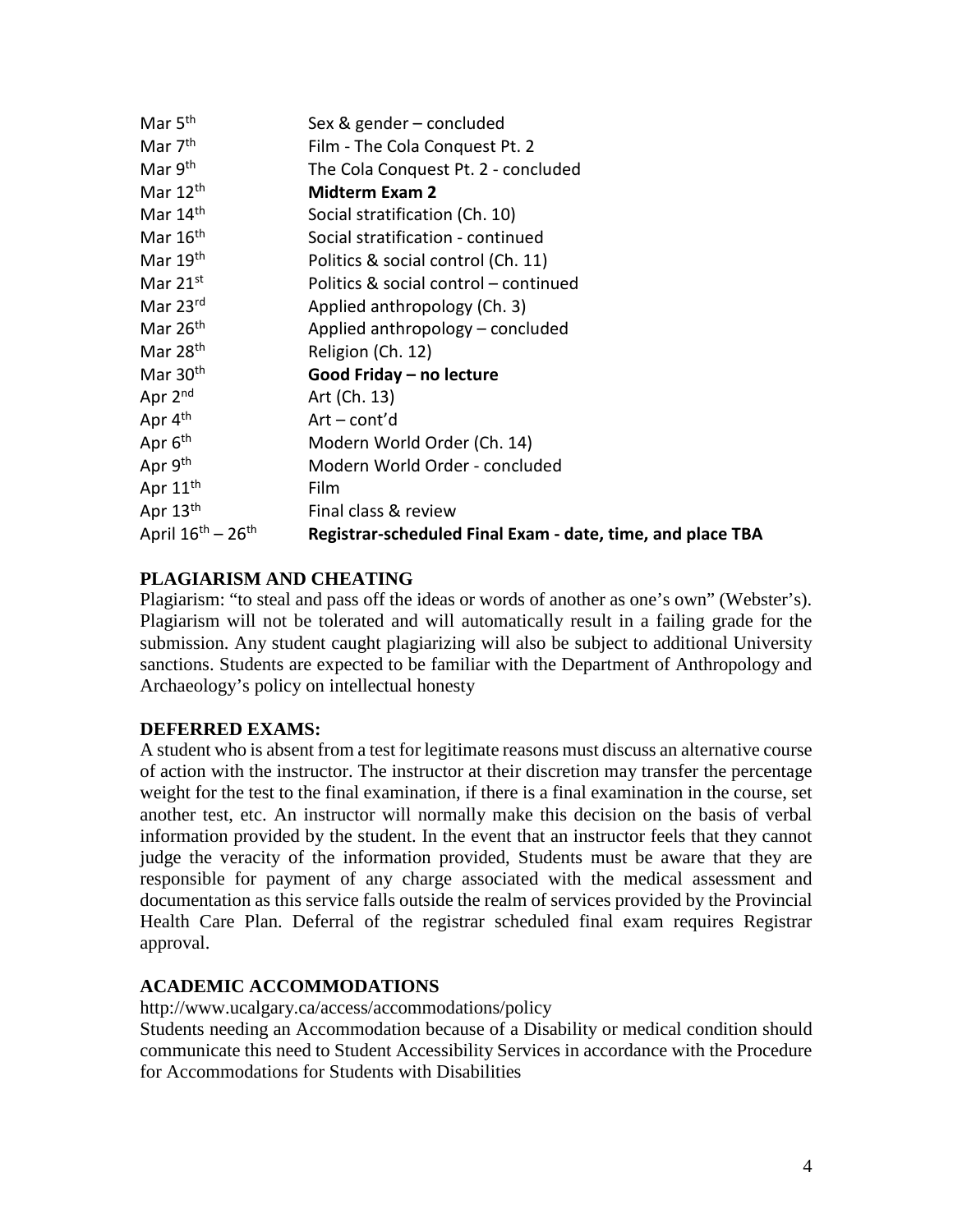Students needing an Accommodation based on a Protected Ground other than Disability, should communicate this need, preferably in writing, to the instructor of this course.

# **ACADEMIC INTEGRITY**

Academic integrity is essential to the pursuit of learning and scholarship in a university, and to ensuring that a degree from the University of Calgary is a strong signal of each student's individual academic achievements. As a result, the University treats cases of cheating and plagiarism very seriously. Non-academic integrity also constitutes an important component of this program.

For detailed information on what constitutes academic and non-academic misconduct, please refer to the following link: http://www.ucalgary.ca/pubs/calendar/current/k-2- 1.html

All suspected cases of academic and non-academic misconduct will be investigated following procedures outlined in the University Calendar. If you have questions or concerns about what constitutes appropriate academic behavior or appropriate research and citation methods, you are expected to seek out additional information on academic integrity from your instructor or from other institutional resources.

Where there is a criminal act involved in plagiarism, cheating or other academic misconduct, e.g., theft (taking another student's paper from their possession, or from the possession of a faculty member without permission), breaking and entering (forcibly entering an office to gain access to papers, grades or records), forgery, personation and conspiracy (impersonating another student by agreement and writing their paper) and other such offences under the Criminal Code of Canada, the University may take legal advice on the appropriate response and, where appropriate, refer the matter to the police, in addition to or in substitution for any action taken under these regulations by the University

# **TEACHING EVALUATIONS / USRIS (Universal Student Ratings of Instruction)**

At the University of Calgary, feedback provided by students through the Universal Student Ratings of Instruction (USRI) survey provides valuable information to help with evaluating instruction, enhancing learning and teaching, and selecting courses. Your responses make a difference, please participate! Website: http://www.ucalgary.ca/usri/

#### **Writing Across the Curriculum**

Writing skills are not exclusive to English courses and, in fact, should cross all disciplines. The University supports the belief that throughout their University careers, students should be taught how to write well so that when they graduate their writing abilities will be far above the minimal standards required at entrance. Consistent with this belief, students are expected to do a substantial amount of writing in their University courses and, where appropriate, members of faculty can and should use writing and the grading thereof as a factor in the evaluation of student work. The services provided by the Writing Support, part of the Student Success Centre, can be utilized by all undergraduate and graduate students who feel they require further assistance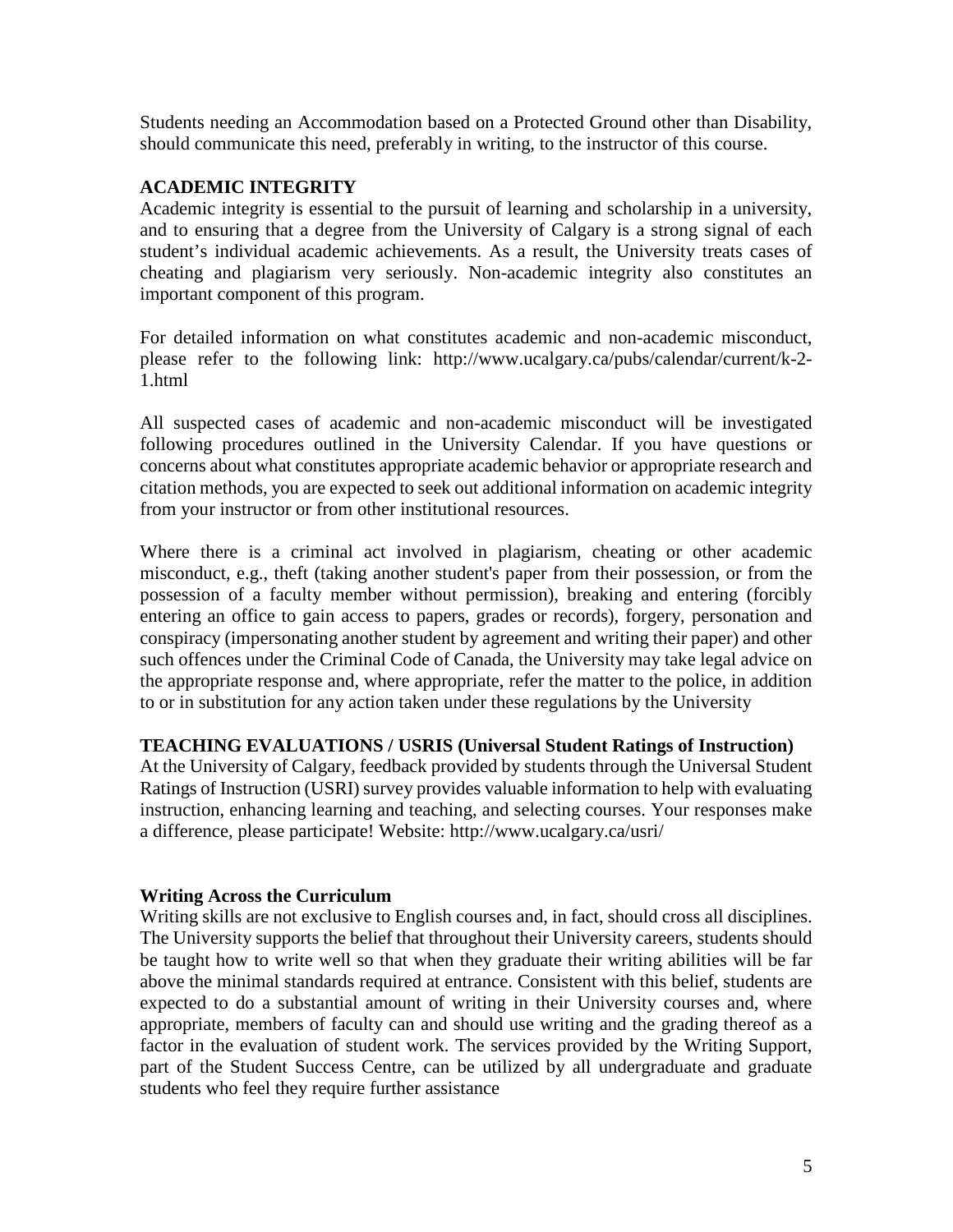**Emergency Evacuation Assembly Points**: In the event of an emergency that requires evacuation, please refer to the following link to become familiar with the assembly points for the class: http://www.ucalgary.ca/emergencyplan/assemblypoints

# **Freedom of Information and Protection of Privacy Act:**

The University of Calgary is committed to protecting the privacy of individuals who work and study at the University or who otherwise interact with the University in accordance with the standards set out in the Freedom of Information and Protection of Privacy Act. Please refer to the following link for detailed information: http://www.ucalgary.ca/legalservices/foip

The Department of Anthropology and Archaeology's FOIP (Freedom of Information and Privacy) policy requires all reports/examinations to be returned to students during class time or the instructor's office hours. Any term work not picked up will be placed in the Anthropology and Archaeology Office (ES620) for distribution. Any student not wishing to have their work placed in the office must make alternative arrangements with the course instructor early in the term.

**Safewalk Information:** Campus Security, in partnership with the Students' Union, provides the Safewalk service, 24 hours a day to any location on Campus including the LRT, parking lots, bus zones and University residences. Contact Campus Security at (403) 220-5333 or use a help phone, and Safewalkers or a Campus Security Officer will accompany you to your campus destination.

#### **Faculty of Arts Program Advising and Student Information Resources:** Have a question, but not sure where to start? Arts Students' Centre

The Faculty of Arts Students' Centre is the overall headquarters for undergraduate programs in the Faculty of Arts. The key objective of this office is to connect students with whatever academic assistance that they require.

In addition to housing the Associate Dean, Undergraduate Programs and Student Affairs and the Associate Dean for Teaching and Learning, the Arts Students' Centre is the specific home to:

- program advising
- the Faculty's Co-operative Education Program
- the Arts and Science Honours Academy
- the Faculty's Interdisciplinary Programs
- a Student Help Desk

Location: Social Sciences Room 102

Phone: 403.220.3580

Email: ascarts@ucalgary.ca

Website: arts.ucalgary.ca/undergraduate/

For registration (add/drop/swap), paying fees and assistance with your Student Centre, contact Enrolment Services at (403) 210-ROCK [7625] or visit them at the MacKimmie Library Block.

Contacts for Students Union Representatives for the Faculty of Arts:

arts1@su.ucalgary.ca